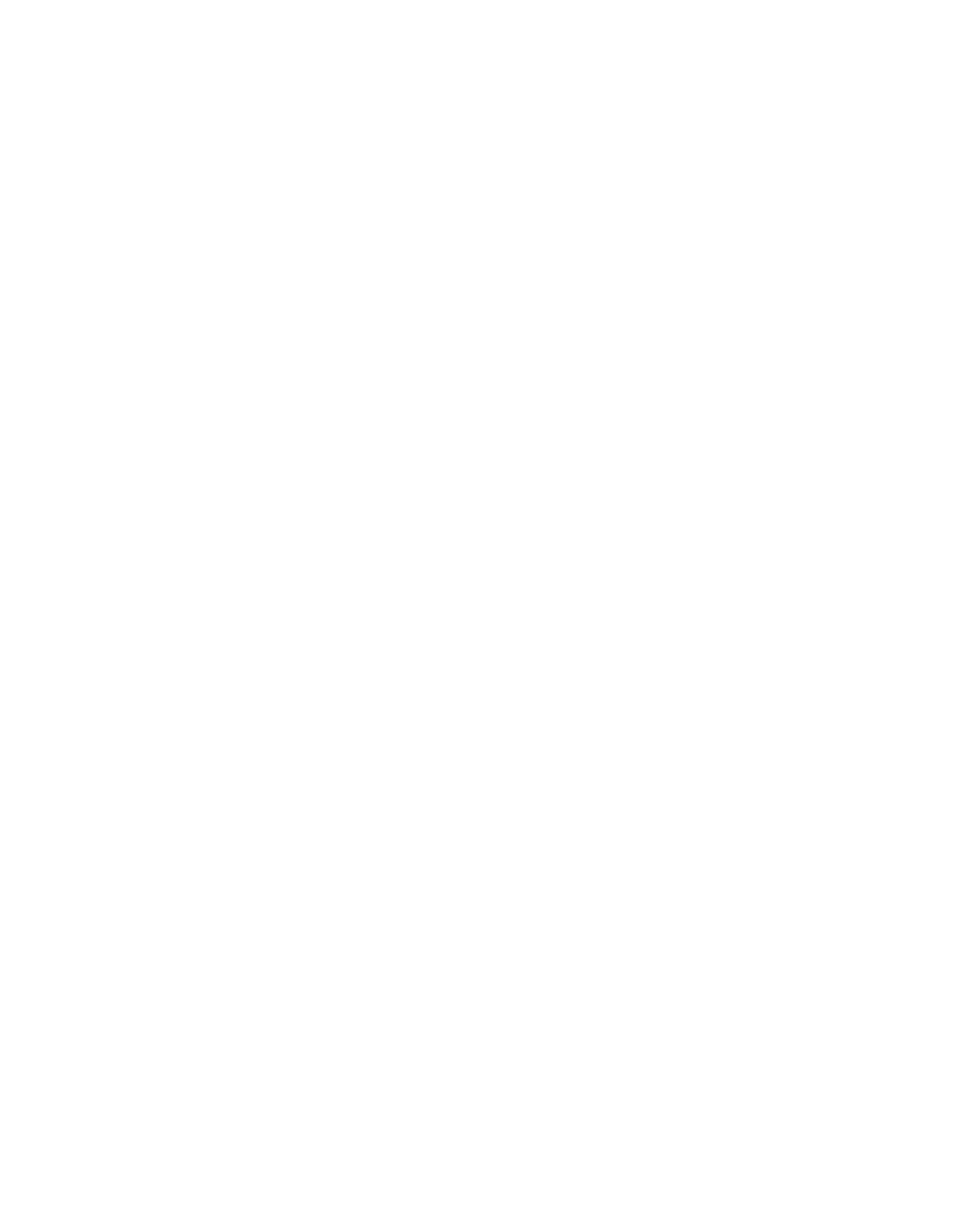## **SUBJECT:**

## **SATM SETTING ADAPTER**

**TECH UNIT: 200.01**

## *Setting Adapter Features:*

- Right hand release.
- Spline arrangement below the running thread provides positive  $\bullet$ torque transmission to the liner.
- Manufactured from heavy wall tubular alloys with yield strengths matching the liner.
- Tieback Receptacle adaptation without loss of tensile strength.  $\bullet$
- $\bullet$ Metal-to-metal seal system for maximum Tieback Receptacle pressure integrity.
- $\bullet$ Tieback Receptacle is standard, not a special order.
- Utilizes Retrievable Cementing Bushing assemblies.  $\bullet$
- This running thread/spline arrangement is also standard with  $\bullet$ integrally run liner top packers.







A Business Unit of Smith International, Inc.

**REV: A APPROVED BY: JOHN YOKLEY DATE: 1/5/2000 PAGE NO.: 3**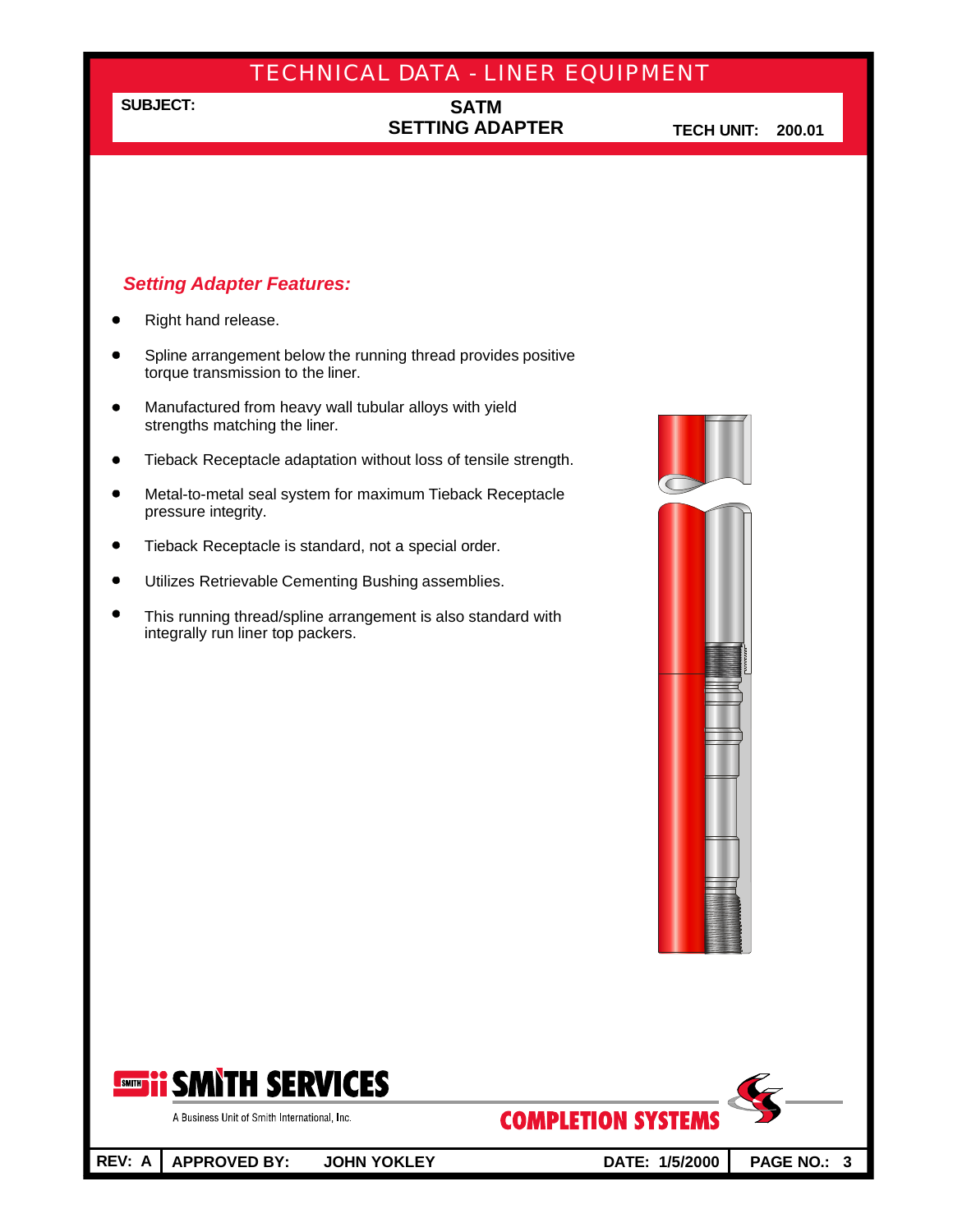**SUBJECT:**

**SATM SETTING ADAPTER - RATING DATA**

**TECH UNIT: 200.01**

|                                                   | <b>RUNNING</b><br>THREAD | TBR OD X ID   | D/t RATIO | <b>TBR BURST</b><br><b>PRESSURE</b><br>(3) | <b>TBR</b><br><b>COLLAPSE</b><br>PRESURE (3) | <b>TBR BYPASS</b>                                    | <b>TBR THREAD</b> | <b>MAX TENSILE</b><br><b>LOAD ON</b><br><b>SETTING</b><br><b>ADAPTER</b><br>(2) |
|---------------------------------------------------|--------------------------|---------------|-----------|--------------------------------------------|----------------------------------------------|------------------------------------------------------|-------------------|---------------------------------------------------------------------------------|
| 4" x 5-1/2" 14#-17#<br>10011-013 & 10261-226      | 3.809-4 SA-LH            | 4.62 x 4.125  | 18.66     | 12,410 PSI                                 | 11,150 PSI                                   | INSIDE 5-1/2" 17#<br>2.03 SQ IN                      | MTM 4.390-6 SA    | 267,980 LBS                                                                     |
| 4-1/2" x 5-1/2" 14#-17#<br>10010-579              | 4.438-4 SA-LH            | <b>NA</b>     | <b>NA</b> | <b>NA</b>                                  | <b>NA</b>                                    | INSIDE 5-1/2" 17#<br>2.03 SQ IN                      | <b>NA</b>         | 102,300 LBS                                                                     |
| 4-1/2" x 6-5/8" 20#-32#<br>10011-246 & 10261-258  | 4.438-4-SA-LH            | 5.375 X 4.750 | 17.20     | 13,520 PSI                                 | 12,040 PSI                                   | INSIDE 6-5/8" 32#<br>2.60 SQ IN                      | MTM 5.031-6-SA    | 311,100 LBS                                                                     |
| 4-1/2" x 7" 35#-38#<br>10011-111 & 10261-241      | 4.438-4-SA-LH            | 5.62 X 5.000  | 18.12     | 12,800 PSI                                 | 11,460 PSI                                   | <b>INSIDE 7" 38#</b><br>2.71 SQ IN                   | MTM 5.281-6-SA    | 535,700 LBS                                                                     |
| 4-1/2" x 7" 35#-38#<br>10011-088 & 10261-261      | 4.438-4-SA-LH            | 5.62 X 4.750  | 12.91     | 18,320 PSI                                 | 15,710 PSI                                   | <b>INSIDE 7" 38#</b><br>2.71 SQ IN                   | MTM 5.281-6-SA    | 535,700 LBS                                                                     |
| $4 - 1/2" \times 7" 41#$<br>10011-159 & 10261-282 | 4.438-4-SA-LH            | 5.56 X 5.000  | 19.85     | 11,630 PSI                                 | 10,520 PSI                                   | <b>INSIDE 7" 41#</b><br>MTM 5.281-6-SA<br>2.32 SQ IN |                   | 535,700 LBS                                                                     |
| $4 - 1/2" \times 7" 44#$<br>10011-176 & 10261-288 | 4.438-4-SA-LH            | 5.312 X 4.625 | 15.46     | 15,130 PSI                                 | 13,300 PSI                                   | <b>INSIDE 7" 44#</b><br>MTM 5.031-6-SA<br>3.53 SQ IN |                   | 320,400 LBS                                                                     |
| 4-1/2" & 5 x 7' 20#-32#<br>10011-079 & 10261-203  | 4.875-4-SA-LH            | 5.81 X 5.250  | 20.75     | 11,110 PSI                                 | 10,090 PSI                                   | <b>INSIDE 7" 32#</b><br>2.65 SQ IN                   | MTM 5.531-6 SA    | 406,700 LBS                                                                     |
| 5" x 7" 35#-38#<br>10011-003 & 10261-201          | 4.875-4-SA-LH            | 5.62 X 5.125  | 22.70     | 10.110 PSI                                 | 9,260 PSI                                    | <b>INSIDE 7" 38#</b><br>2.71 SQ IN                   | MTM 5.406-6 SA    | 568,800 LBS                                                                     |
| 5" x 7-5/8" 24#-39#<br>10011-079 & 10261-240      | 4.875-4-SA-LH            | 6.25 X 5.250  | 12.50     | 18,980 PSI                                 | 16,190 PSI                                   | INSIDE 7-5/8" 39#<br>3.79 SQ IN                      | MTM 5.531-6 SA    | 406,700 LBS                                                                     |
| 5-1/2" x 7' 20-26#<br>10011-017 & 10261-227       | 5.312-4-SA-LH            | 6.06 X 5.562  | 24.33     | 9,400 PSI                                  | 8,660 PSI                                    | <b>INSIDE 7" 26#</b><br>MTM 5.828-6-SA<br>2.09 SQ IN |                   | 672,000 LBS                                                                     |
| 5-1/2" x 7" 29#<br>10011-077 & 10261-244          | 5.312-4-SA-LH            | 6.00 X 5.500  | <b>NA</b> | NA<br>SLEEVE ONLY                          | <b>NA</b><br><b>SLEEVEONLY</b>               | <b>INSIDE 7" 29#</b><br>2.32 SQ IN                   | 5.781-6-SA        | 547,600 LBS                                                                     |

#### **RATING DATA FOR SATM SETTING ADAPTERS** (1)

### *NOTES:*

- 1. All ratings are based on 110 KSI minimum yield strength material.
- 2. The yield stress tensile load of the the setting adapter is at failure with no safety factors. This tensile load does not include the connection tensile rating, i.e. LT&C or BT&C; connection may be less depending on weight.
- 3. The burst and collapse ratings are Lame calculations only, based on 110 KSI materials will vary with minimum yield of material used.
- 4. Bypass area is based on heaviest weight casing range; Bypass will be greater in lighter weight casing.

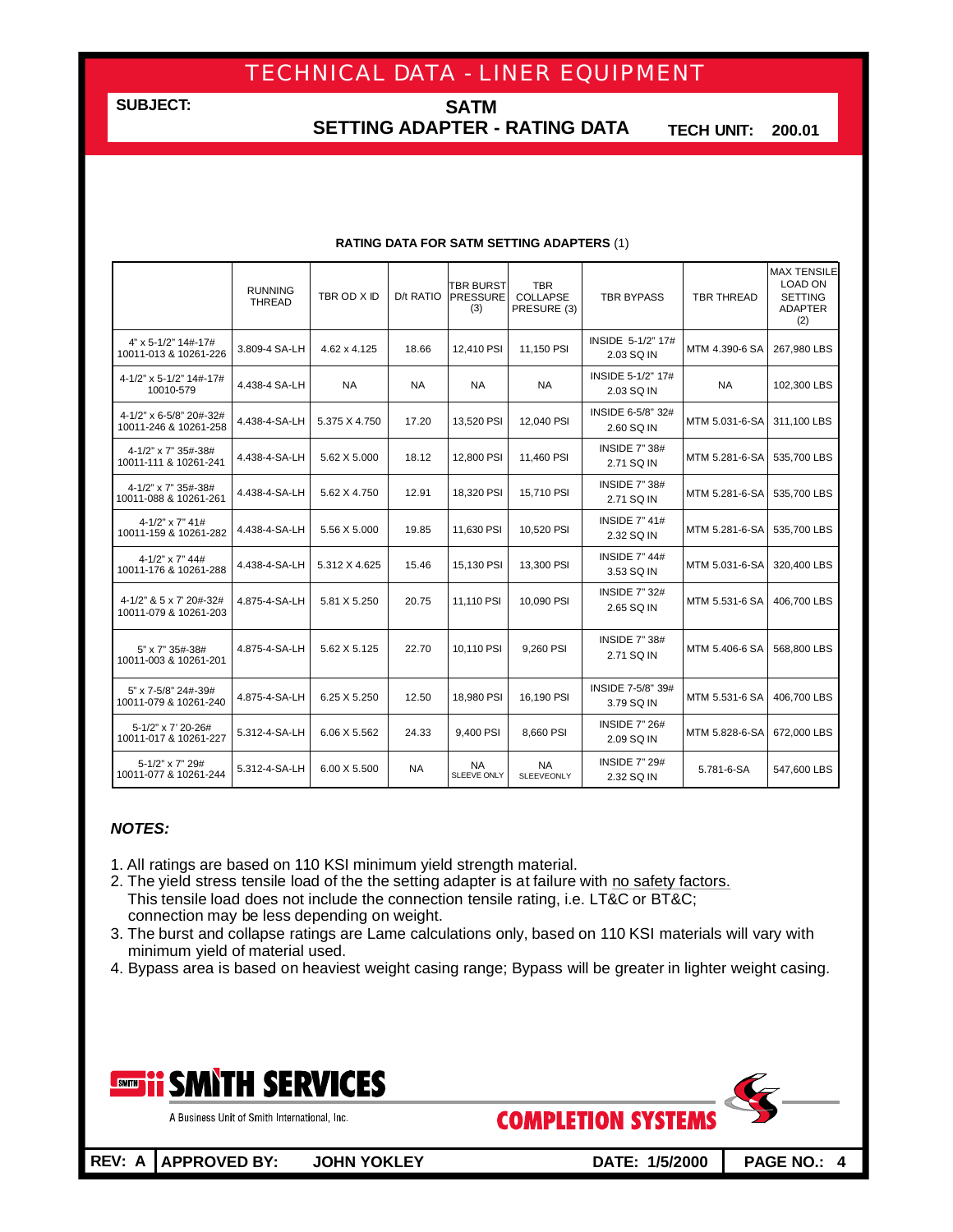**SUBJECT:**

**SATM SETTING ADAPTER - RATING DATA**

**TECH UNIT: 200.01**

#### **RATING DATA FOR SATM SETTING ADAPTERS** (1)

|                                                   | <b>RUNNING</b><br><b>THREAD</b> | TBR OD X ID    | D/t RATIO | <b>TBR BURST</b><br><b>PRESSURE</b><br>(3) | <b>TBR</b><br><b>COLLAPSE</b><br>PRESURE (3) | <b>TBR BYPASS</b>                      | <b>TBR THREAD</b>             | <b>MAX TENSILE</b><br><b>LOAD ON</b><br><b>SETTING</b><br><b>ADAPTER</b><br>(2) |
|---------------------------------------------------|---------------------------------|----------------|-----------|--------------------------------------------|----------------------------------------------|----------------------------------------|-------------------------------|---------------------------------------------------------------------------------|
| 5-1/2" x 7-5/8" 24#-39#<br>10011-100 & 10261-204  | 5.312-4-SA-LH                   | 6.37 X 5.750   | 20.54     | 11,220 PSI                                 | 10,180 PSI                                   | INSIDE 7-5/8" 39#<br>2.60 SQ IN        | MTM 6.031-6-SA                | 503,900 LBS                                                                     |
| 6" x 8-5/8" 23#-40#<br>10011-125 & 10261-243      | 5.750-4-SA-LH                   | 7.375 X 6.750  | 23.60     | 9,710 PSI                                  | 8,920 PSI                                    | <b>INSIDE 8-5/8" 40#</b><br>4.15 SQ IN | MTM 7.031-6-SA 1,182,000 LBS  |                                                                                 |
| 6-5/8" x 8-5/8" 23#-40#<br>10011-108 & 10261-243  | 6.312-4-SA-LH                   | 7.375 X 6.750  | 23.60     | 9.710 PSI                                  | 8,920 PSI                                    | INSIDE 8-5/8" 40#<br>4.15 SQ IN        | MTM 7.031-6-SA                | 589,100 LBS                                                                     |
| 7" x 9-5/8" 32.3#-53.5#<br>10011-087 & 10261-205  | 6.750-4-SA-LH                   | 8.250 X 7.375  | 18.85     | 12,280 PSI                                 | 11,040 PSI                                   | INSIDE 9-5/8" 53.5#<br>3.75 SQ IN      | MTM 7.656-6-SA                | 861,500 LBS                                                                     |
| 7" x 9-5/8" 32.3#-53.5#<br>10011-087 & 10261-318  | 6.750-4-SA-LH                   | 8.250 X 7.250  | 16.50     | 14,130 PSI                                 | 12,520 PSI                                   | INSIDE 9-5/8" 53.5#<br>3.75 SQ IN      | MTM 7.656-6-SA                | 861,500 LBS                                                                     |
| 7" x 9-5/8" 58.4#<br>10011-119 & 10261-260        | 6.750-4-SA-LH                   | 8.12 X 7.375   | 18.66     | 10,550 PSI                                 | 9.620 PSI                                    | INSIDE 9-5/8" 58.4#<br>4.09 SQ IN      | MTM 7.656-6-SA                | 861,500 LBS                                                                     |
| 7-5/8" X 9-5/8" 32.3-47#<br>10011-183 & 10261-206 | 7.312-4-SA-LH                   | 8.37 X 7.750   | 27.00     | 8,440 PSI                                  | 7,840 PSI                                    | INSIDE 9-5/8" 47#<br>4.16 SQ IN        | MTM 8.031-6-SA                | 667,800 LBS                                                                     |
| 7-5/8" x 9-5/8" 53.5#<br>10011-183 & 10261-214    | 7.312-4-SA-LH                   | 8.31 X 7.750   | 29.67     | 7.660 PSI                                  | 7,160 PSI                                    | INSIDE 9-5/8" 53.5#<br>2.97 SQ IN      | MTM 8.031-6-SA                | 667,800 LBS                                                                     |
| 7-3/4' x 10-3/4"<br>10011-101 & 10261-249         | 7.312-4-SA-LH                   | 8.81 X 7.750   | 11.09     | 14,020 PSI                                 | 12,430 PSI                                   | INSIDE 10-3/4" 85.3#<br>4.88 SQ IN     | MTM 8.031-6-SA                | 667,800 LBS                                                                     |
| 8-5/8" x 10-3/4" 65.7#<br>10011-236 & 10261-259   | 8.212-4-SA-LH                   | 9.25 X 8.625   | 29.60     | 7.680 PSI                                  | 7.180 PSI                                    | INSIDE 10-3/4" 65.7#<br>4.57 SQ IN     | MTM 8.906-6-SA                | 714,800 LBS                                                                     |
| 9-5/8" x 11-3/4" 42#-65#<br>10011-211 & 10261-246 | 9.438-4-SA-LH                   | 10.37 X 9.875  | 41.89     | 5,370 PSI                                  | 5,120 PSI                                    | INSIDE 11-3/4" 65#<br>5.15 SQ IN       | MTM 10.156-6-SA               | 858,700 LBS                                                                     |
| 9-5/8" x 13-3/8"<br>10011-211 & 10261-207         | 9.438-4-SA-LH                   | 11.50 X 10.375 | 20.44     | 11.280 PSI                                 | 10.230 PSI                                   | INSIDE 13-3/8" 85#<br>12.24 SQ IN      | MTM 10.688-6-SA 1,798,700 LBS |                                                                                 |

### *NOTES:*

- 1. All ratings are based on 110 KSI minimum yield strength material.
- 2. The yield stress tensile load of the the setting adapter is at failure with no safety factors. This tensile load does not include the connection tensile rating, i.e. LT&C or BT&C; connection may be less depending on weight.
- 3. The burst and collapse ratings are Lame calculations only, based on 110 KSI materials will vary with minimum yield of material used.
- 4. Bypass area is based on heaviest weight casing range; Bypass will be greater in lighter weight casing.

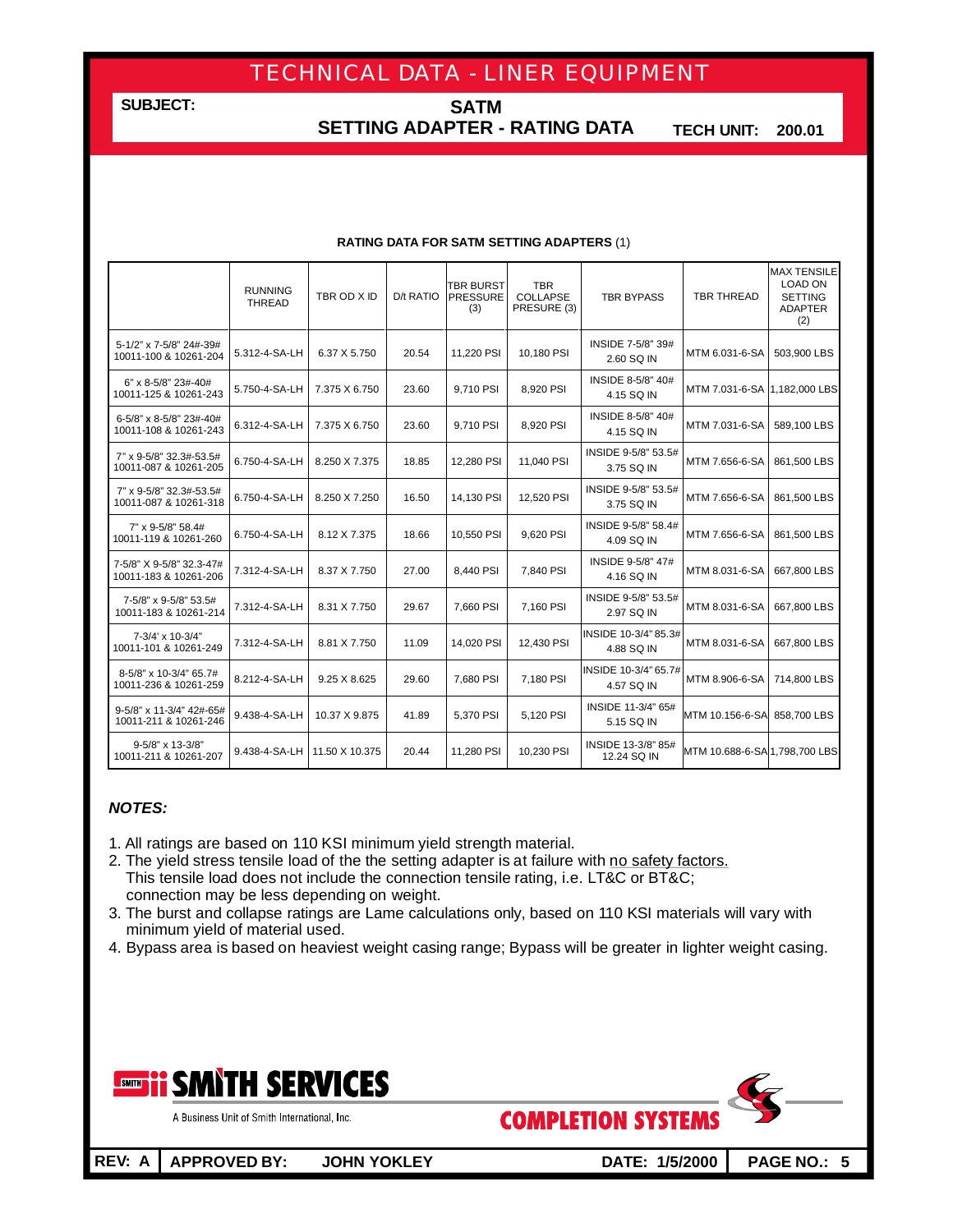